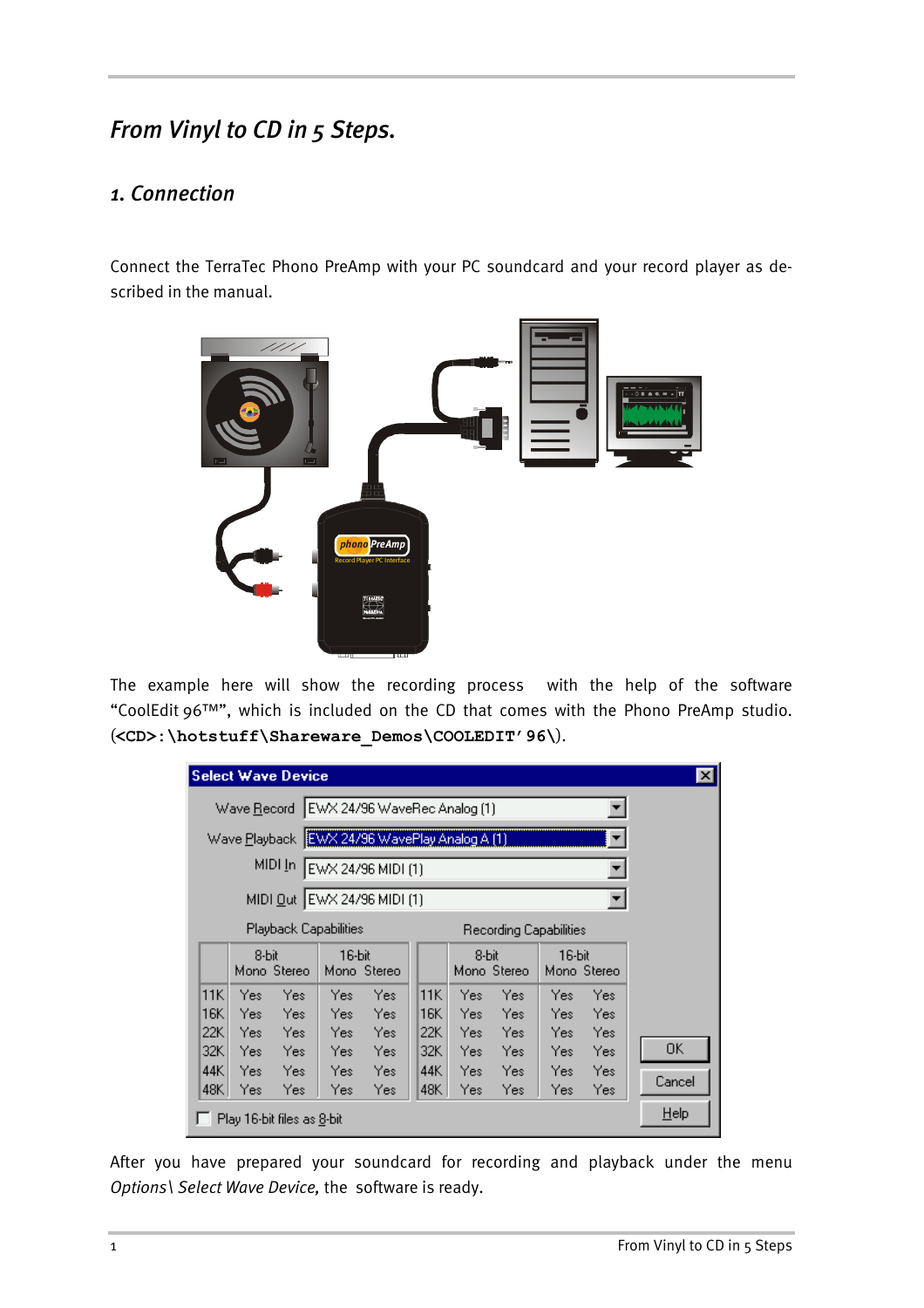#### *2. Adjustment*

To achieve the optimum signal level just put on the record you want and play a particularly loud passage. Now activate the "level display" in the menu *Options \ Monitor VU Level* and keep an eye on the level display of the incoming signal. In the soundcard control panel, or alternatively in the Windows Mixer (usually a yellow speaker symbol in the taskbar) you can now adjust the level so that it is set just below the maximum level (red area). Please consult the manual of your soundcard if you are not sure where to find the recording controller. To end monitoring of the VU Level, click on "STOP". You are now ready to begin recording..



#### *3. Recording*

Push "Record" then choose the desired audio format in the menu that follows. If you want to burn an audio CD afterwards you will need to use the standard audio CD format parameters which are 16-Bit, 44.100 Hz and stereo.

After pushing the" OK" button the recording process starts and you should now put the pickup needle onto your record. After you have played the first side of your record, stop the recording process by using the "STOP" button. For your own peace of mind we would suggest you save your recording for later processing e.g. under *Album Name-Side A .* Now repeat the recording process for the second side of your record and save it as well.

## *4. Processing*

The data file you are working on will be shown in wave form after opening or rather after recording it. Now select the recording by clicking on the waveform in the display. The background is now shown in black. We would now recommend that you "normalize" the complete recording to the optimum volume level *(Transform \ Amplitude \ Normalize).*



If you would like to process a complete record side with *Sound Laundry TerraTec Edition*, save the recording and process the data file with *Sound Laundry TerraTec Edition* as described in the manual.

Afterwards open the clean recording (with crackle and noise removed) with *CoolEdit 96.*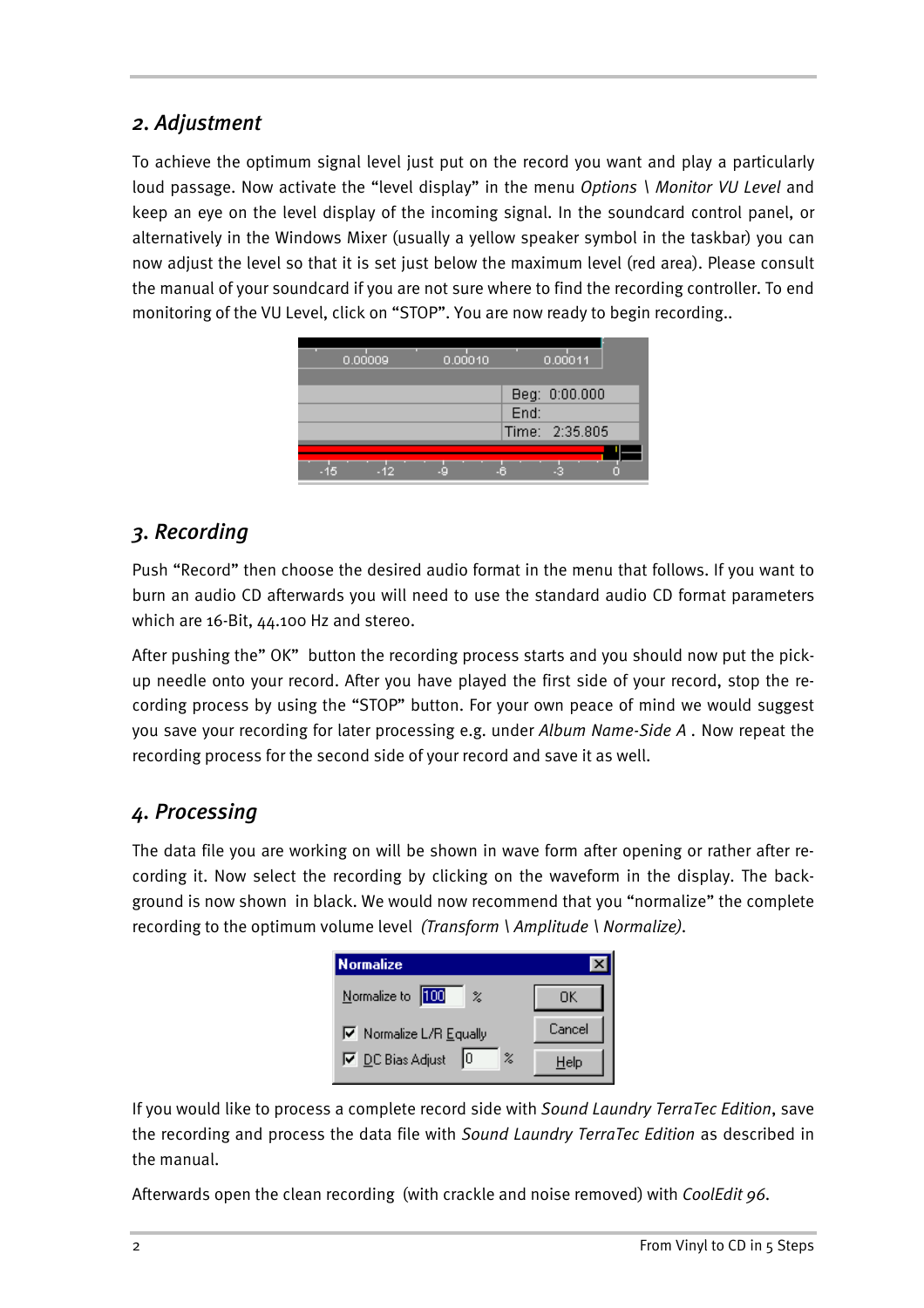*Sound Laundry TerraTec Edition* can also be used separately for each single record track by cutting the single tracks of both record sides as described below..



By clicking and holding the left mouse button and sweeping across the wave-form you can roughly select the first track. If you now click on the "zoom" button the selected sector will expand to full screen. By clicking and holding the right mouse button on the left or right border whilst moving the mouse you can now adjust the left and right borders precisely. We would recommend the use of the function "Smooth Ends" which ensures a clear and cracklefree start and finish to the track. (Transform / Amplitude / Envelope-> Smooth Ends)



Tracks that have been edited in this manner can be saved as independent  $16$ -Bit /  $44,1$  kHz data files with the function "Save Selection" *(File /Save Selection)*. (e.g. under *Album Name-Side A-TrackName.WAV*)

Repeat all steps for the remaining tracks as described above..